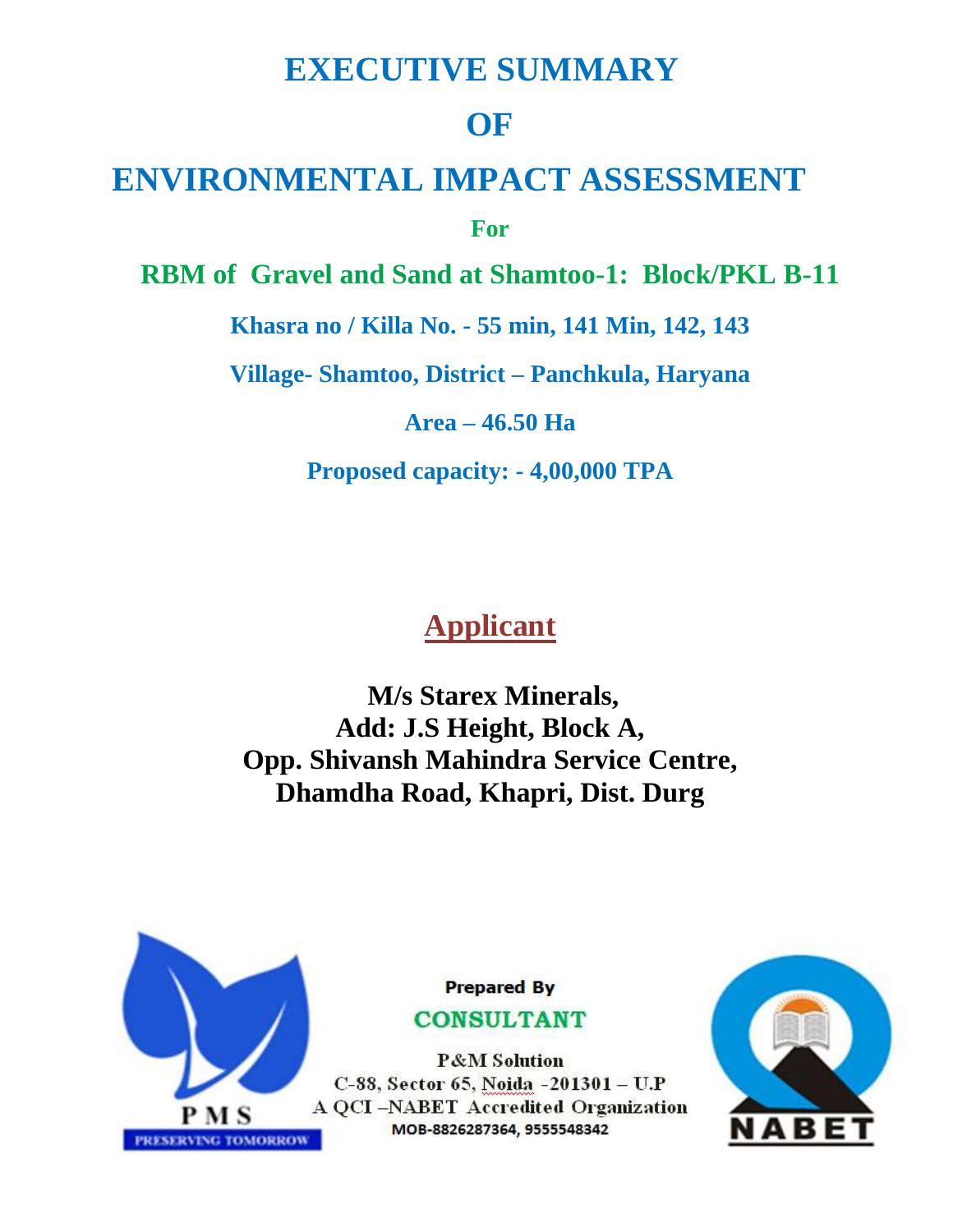#### **EXECUTIVE SUMMARY**

#### **INTRODUCTION**

The proponent has applied for mining lease in the name of shamtoo -1 Block Gravel and Sand mining Project over an area of 46.50 Hectare at Village- Shamtoo, District: Panchkula, Haryana is a minor mineral project for exploitation of river sand. The average production is proposed to be 4,00,000 TPA is the total production during the plan period. Copy of letter is enclosed as Annexure No. II. As per the MoEF, New Delhi Gazette dated 14th September 2006 amended in December 2009 and April 2011, the proposed mining project is categorized as category 'B1'.

#### **PROJECT DESCRIPTION**

#### **LOCATION**

The mine lease area is located in Village- Shamtoo, District: Panchkula, Haryana, is on (Khasra no/ Killa No.- 55 min, 141 Min, 142, 143) of Dangri river covered in the Survey of India Topo H43K14 & H43L2 and is bounded between the Latitude - 30°37'42.00" N to 30°38'33.00" N and Longitude –  $76^{\circ}59'12.00''$  E to  $76^{\circ}59'34.3''$  E.

**Area & production:** The total ML area is 46.50 Ha Proposed rate of production will be 4 Lakh TPA.

#### **Connectivity:**

**Nearest Railway Station:** Ghaghar Railway Station is approx 13.64 km towards SW direction.

**Nearest Airport:** Chandigarh Airport is approx. 19.43 km towards W direction.

**Nearest Highway:** NH-73 is approx 4.51 km in SW direction.

Interstate Boundary: Haryana and Punjab Interstate boundary is 8Km SW Direction.

Ecological Sensitive Areas (National Park, Wild Life Sanctuary, Biosphere Reserve, Reserve/ Protected Forest etc.) within 10 km distance: List of Wild life sanctuary Reserve/ Protected Forest is given below:

- 1. Khol Li Raitan Wild Life sanctuary is 2.41 Km, NW Direction.
- 2. Dharti Protected Forest is 8.5 Km, NE Direction.
- 3. Palasara Protected Forest is 7 Km, NE Direction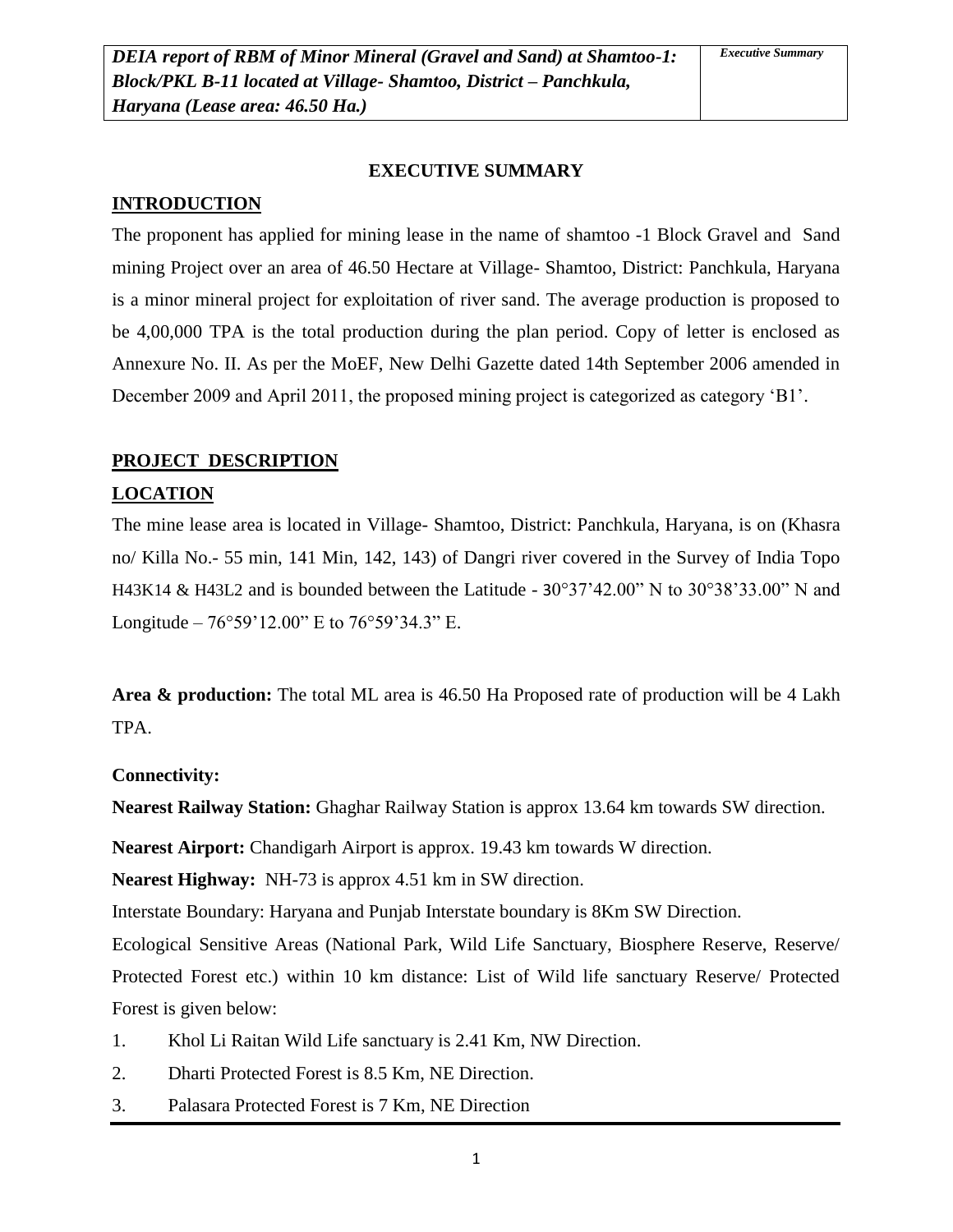- 4. Paonta Protected Forest is 7.2 Km, NNE Direction
- 5. Kadana Protected Forest is 8.5 Km, E Direction
- 6. Rajpura Protected Forest id 9.5 Km, E Direction.

| Name of the applicant | M/s Starex Minerals                    |
|-----------------------|----------------------------------------|
| Address of Lessee     | Add: J.S Height, Block A,              |
|                       | Opp. Shivansh Mahindra Service Centre, |
|                       | Dhamdha Road, Khapri, Dist. Durg.      |
| Name of Mine          | <b>Riverbed Sand Mining</b>            |
| Village               | Shamtoo                                |
| District & State      | Panchkula, Haryana                     |
| Mineral               | Minor mineral (Sand)                   |
| Area (ha)             | 46.50 Ha.                              |

# **MINING**

Sand will be excavated from Shamtoo-1: Block/PKL B-11 Sand Quarry which lies on river bed of Dangri river. The river sand deposits are derived from hard rock due to weathering, erosion and long-term transportation. Size of the sand grain is small and shape is mostly rounded because of long transportation from the source. These deposits are renewable unlike other mineral deposits. It is mostly difficult to assess the deposit of a specific stretch with certainty every year as sand gets deposited in various patches along the river course. Unlike other mineral resources sand is formed and gets deposited through physical action. However, the assessment has been made based on prevailing surface conditions. Based on the surface exposures, the updated geological reserves as well as mineable reserve have been estimated in the entire lease area. Existing B level of river varies from 338.50 to 336.65 msl. Working bottom level of river varies from 335.50 to 335.65 msl.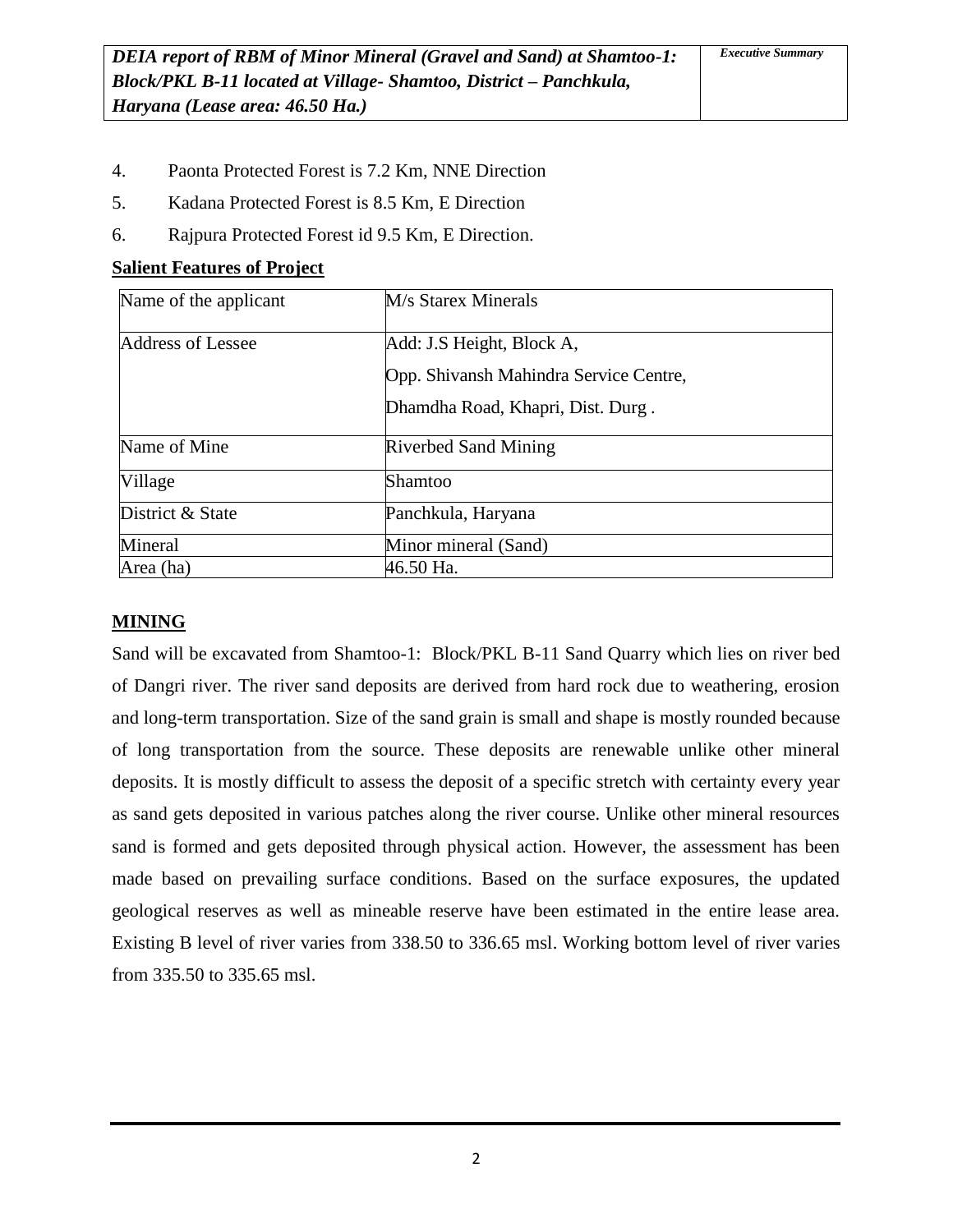# **RESERVE AND PRODUCTION**

#### **Geological reserve:**

| Lease area in Ha. | <b>Total</b><br><b>Proved</b><br>geological<br>reserve<br>$MT=$ Area $*$ depth<br>$*$ BD (A) | <b>Blocked area of 50m</b><br>strip after each km,<br>25% blocked in river<br>banks, lease boundary<br>$etc = ha.$ | <b>Blocked</b><br>Geological<br>reserve MT |
|-------------------|----------------------------------------------------------------------------------------------|--------------------------------------------------------------------------------------------------------------------|--------------------------------------------|
| 46.50             | 25,38,900                                                                                    | 12.25                                                                                                              | 6,68,850                                   |

### **Mineable reserve:-**

### **Mineable Reserves**

| Lease<br>area<br>in Ha. | <b>Total Proved</b><br>geological<br>reserve $MT=$<br>Area * depth<br>$*$ BD (A) | <b>Blocked area</b><br>of 50m strip<br>after each km,<br>25% blocked<br>in river banks,<br>lease<br>boundary etc<br>$=$ ha. | <b>Blocked</b><br>Geological<br>reserve MT | <b>Total</b><br><b>Mineable</b><br><b>Reserve</b><br>in<br><b>Blocked</b><br>area MT | <b>Mineable</b><br><b>Reserve</b><br>(Per Year) |
|-------------------------|----------------------------------------------------------------------------------|-----------------------------------------------------------------------------------------------------------------------------|--------------------------------------------|--------------------------------------------------------------------------------------|-------------------------------------------------|
| 46.50                   | 25,38,900                                                                        | 12.25                                                                                                                       | 6,68,850                                   | 18,70,050                                                                            | 4,00,000                                        |

# **Year wise Production detail**

|                      | <b>Production</b> |
|----------------------|-------------------|
| Year                 | (Tonnes)          |
| $1st$ Year           | 4,00,000          |
| $2nd$ Year           | 4,00,000          |
| $3rd$ Year           | 4,00,000          |
| $4th$ Year           | 4,00,000          |
| 5 <sup>th</sup> Year | 4,00,000          |
| <b>Total</b>         | 20,00,000         |

# **SITE FACILITIES AND UTILITIES**

**Water Supply**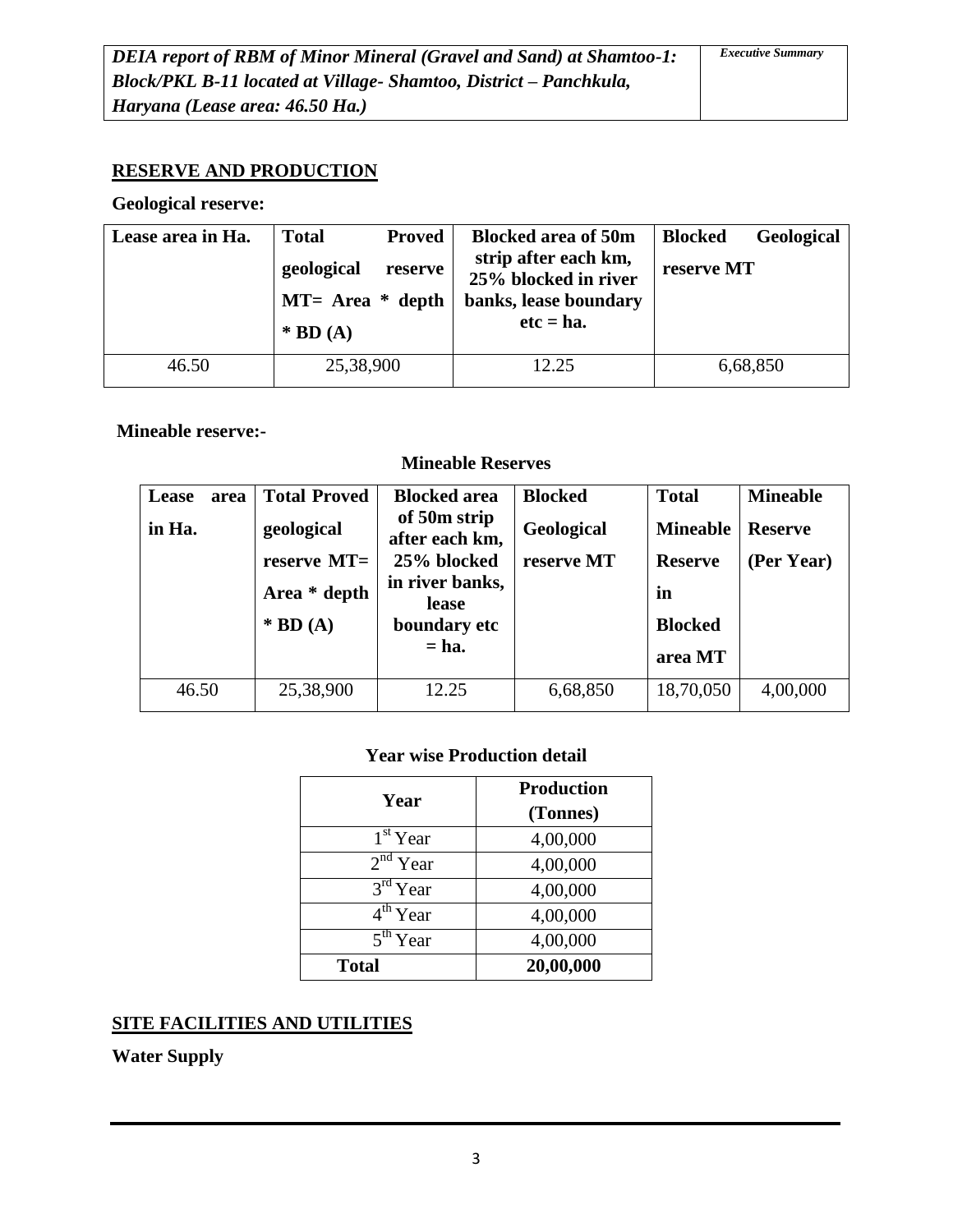In the river bed mining projects there is as such no need of water to carry out operations, except for dust suppression& drinking. The number of working people is14so the water requirement for workers for drinking purpose will be around 0.69 KLD& the total water requirement will be around  $6.61 \sim 6.60$  KLD. This water will be supplied from the nearby area.

### **Temporary Rest Shelter**

A temporary rest shelter will be provided for the workers near to the site for rest. In addition, First aid box along with anti-venoms to counteract poison produced by certain species of small insects, if any and sanitation facility i.e. septic tank or community toilet facility will be provided for the workers.

# **BASELINE ENVIRONMENTAL STATUS**

Environmental data has been collected in relation to proposed mining for Air, Noise, Water, Soil, Flora & Fauna. The baseline environment study was carried out over an area with radial distance of 10 km around the mining lease area during post monsoon season from October 2020 to December 2020.

| <b>Attribute</b>   | <b>Baseline status</b>                                                                                                                                                                                                                                                                                                                                                  |  |  |
|--------------------|-------------------------------------------------------------------------------------------------------------------------------------------------------------------------------------------------------------------------------------------------------------------------------------------------------------------------------------------------------------------------|--|--|
| <b>Ambient Air</b> | <b>Observations:</b>                                                                                                                                                                                                                                                                                                                                                    |  |  |
| <b>Quality</b>     | Ambient Air Quality Monitoring reveals that the minimum $\&$                                                                                                                                                                                                                                                                                                            |  |  |
|                    | maximum concentrations of PM10 for all the 7 AQ monitoring                                                                                                                                                                                                                                                                                                              |  |  |
|                    | stations were found to be 59.75 $\mu$ g/m <sup>3</sup> at AQ2 and 86.81 $\mu$ g/m <sup>3</sup> at                                                                                                                                                                                                                                                                       |  |  |
|                    | AQ4, respectively.                                                                                                                                                                                                                                                                                                                                                      |  |  |
|                    | Minimum $\&$ maximum concentrations of PM2.5 for all the 7 AQ                                                                                                                                                                                                                                                                                                           |  |  |
|                    | monitoring stations were found to be $27.73 \mu g/m^3$ at AQ2 and                                                                                                                                                                                                                                                                                                       |  |  |
|                    | $46.08\mu\text{g/m}^3$ at AQ1, respectively.                                                                                                                                                                                                                                                                                                                            |  |  |
|                    | As far as the gaseous pollutants $SO_2$ and NOx are concerned, the<br>prescribed CPCB limit of $80\mu\text{g/m}^3$ for residential and rural areas has<br>never surpassed at any station. The maximum & minimum<br>concentrations of $SO_2$ were found to be 6.13µg/m <sup>3</sup> at AQ5 &<br>16.08 $\mu$ g/m <sup>3</sup> at AQ7, respectively. The maximum & minimum |  |  |

| <b>Baseline Environmental Status</b> |  |
|--------------------------------------|--|
|--------------------------------------|--|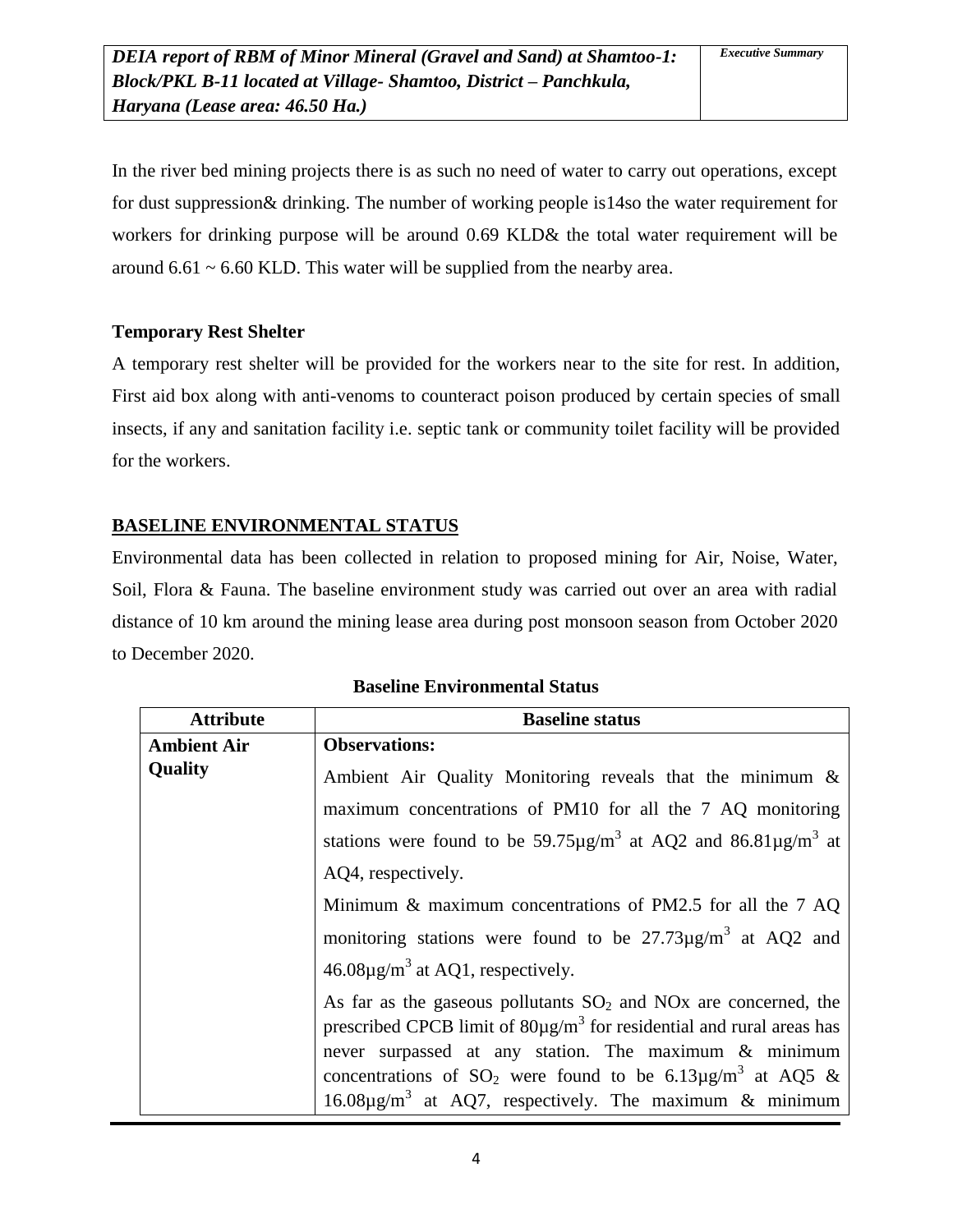|                      | concentrations of NO <sub>X</sub> were found to be $9.33\mu\text{g/m}^3$ at AQ5 & |  |  |  |
|----------------------|-----------------------------------------------------------------------------------|--|--|--|
|                      | $23.87 \mu g/m^3$ at AQ1, respectively.                                           |  |  |  |
| <b>Noise Levels</b>  | Noise monitoring was carried out at seven locations. The results of               |  |  |  |
|                      | the monitoring program indicated that both the daytime and night                  |  |  |  |
|                      | time levels of noise were well within the prescribed limits of                    |  |  |  |
|                      | NAAQS, at all the four locations monitored.                                       |  |  |  |
| <b>Water Quality</b> | 6 Groundwater samples and 3 surface water samples were analyzed                   |  |  |  |
|                      | and concluded that:                                                               |  |  |  |
|                      | The ground water from all sources remains suitable for drinking                   |  |  |  |
|                      | purposes as all the constituents are within the limits prescribed by              |  |  |  |
|                      | drinking water standards promulgated by Indian Standards IS:                      |  |  |  |
|                      | 10500.                                                                            |  |  |  |
|                      |                                                                                   |  |  |  |
|                      | From the Surface water analysis it is evident that most of the                    |  |  |  |
|                      | parameters of the samples comply with 'Category 'C' standards of                  |  |  |  |
|                      | CPCB indicating their suitability for Drinking water source after                 |  |  |  |
|                      | conventional treatment and disinfection.                                          |  |  |  |
|                      |                                                                                   |  |  |  |
| <b>Soil Quality</b>  | Samples collected from identified locations indicate the soil is sandy            |  |  |  |
|                      | type and the pH value ranging from 7.25to 8.02, which shows that                  |  |  |  |
|                      | the soil is alkaline in nature.                                                   |  |  |  |
|                      |                                                                                   |  |  |  |
| <b>Ecology</b> and   | There are no Ecologically Sensitive Areas present in the study area,              |  |  |  |
| <b>Biodiversity</b>  | but many reserved forests regions surround the project area.                      |  |  |  |
|                      |                                                                                   |  |  |  |
| Socio-economy        | The implementation of the Shamtoo-1: Block/PKL B-11 sand                          |  |  |  |
|                      | mining project on river Dangri in Panchkula district will throw                   |  |  |  |
|                      | opportunities to local people for both direct and indirect                        |  |  |  |
|                      | employment.                                                                       |  |  |  |
|                      | The study area is still lacking in education, health, housing, water,             |  |  |  |
|                      | electricity etc. It is expected that same will improve to a great extent          |  |  |  |
|                      | due to proposed mining project and associated industrial and                      |  |  |  |
|                      | business activities.                                                              |  |  |  |

# **ANTICIPATED ENVIRONMENTALIMPACTS**

# **Impact on Air Environment**

The proposed mining activities loading and movement of other transport vehicles used in mining will generate dust (SPM/RSPM). Proper water sprinkling shall be carried out at the mine site.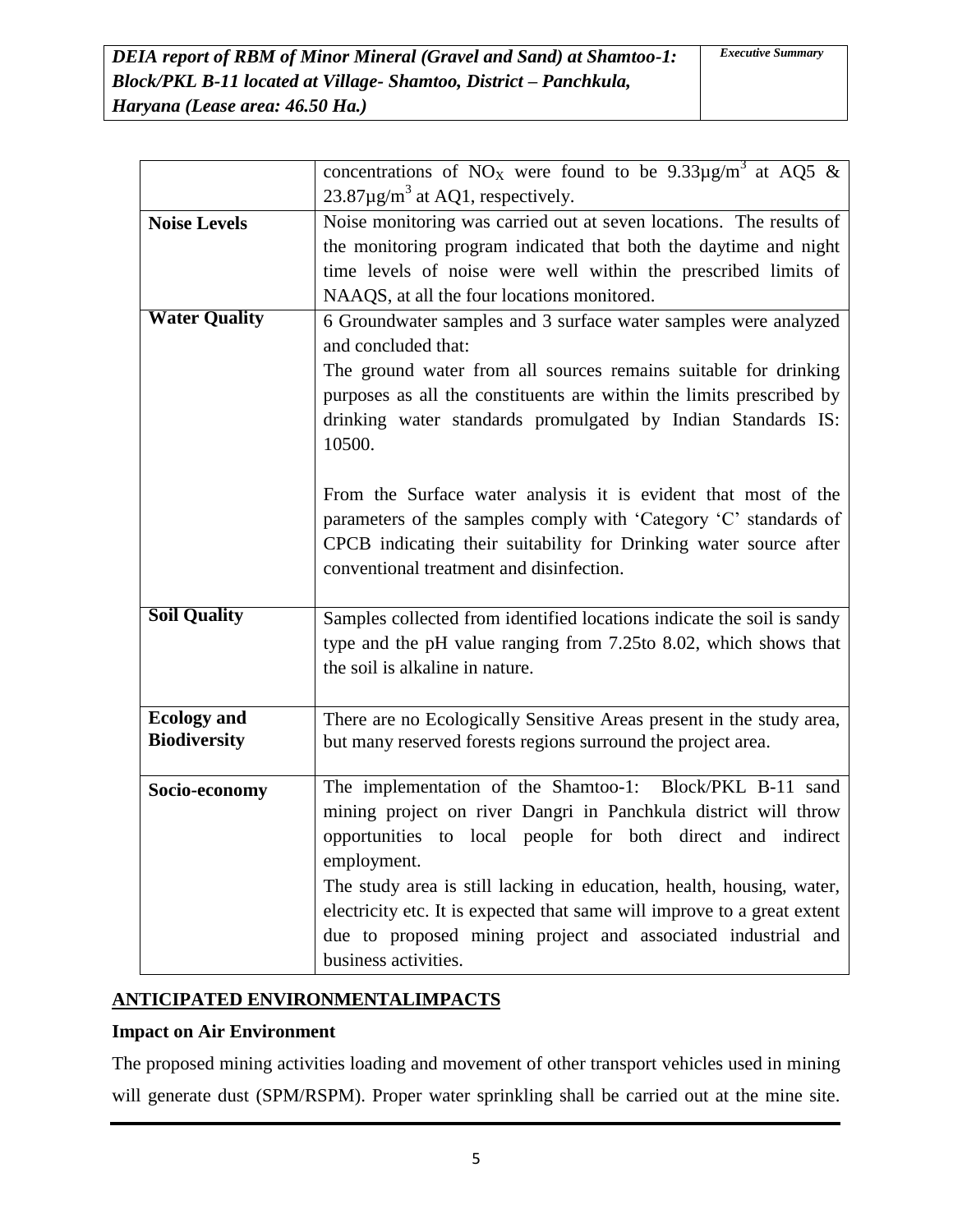The mineral will be transported by road through covered tarpaulin trucks/tippers to reduce the fugitive emission caused by the wind.

#### **Impact on Water Environment**

Mining of sand from within or near *river* has an indirect impact on the physico-chemical habitat characteristics during monsoon season. These characteristics include in stream roughness, elements, depth, velocity, turbidity, sediment transport and stream discharge.

The detrimental effects, if any, to biota resulting from bed material mining are caused by following:

- Alteration of flow patterns resulting from modification of the *river*
- An excess of suspended sediment during monsoon season.

Project activity will be carried out only in the dry part of the Dangri River. Hence, none of the project activities affect the water environment directly. In the project, it is not proposed to divert or truncate any stream in monsoon season only. No proposal is envisaged for pumping of water either from the *River* (in monsoon) or tapping the ground water.

# **Impact on Land Environment**

The proposed extraction of stream bed materials, mining below the existing streambed, and alteration of channel-bed form and shape may lead to several impacts such as erosion of channel bed and banks, increase in channel slope, and change in channel morphology if, the operations are not carried out systematically.

The systematic and scientific removal of sand will not cause bed degradation. The silt and clay generated as waste will be used for plantation or filling up low lying area elsewhere. The mining is planned in non monsoon seasons only, so that the excavated area gets replenished gradually during the monsoons each year.

# **Impact on Noise Environment**

The proposed mining activity is semi-mechanized in nature. No drilling  $\&$  blasting is envisaged for the mining activity. Hence, the only impact is anticipated is due to movement of vehicles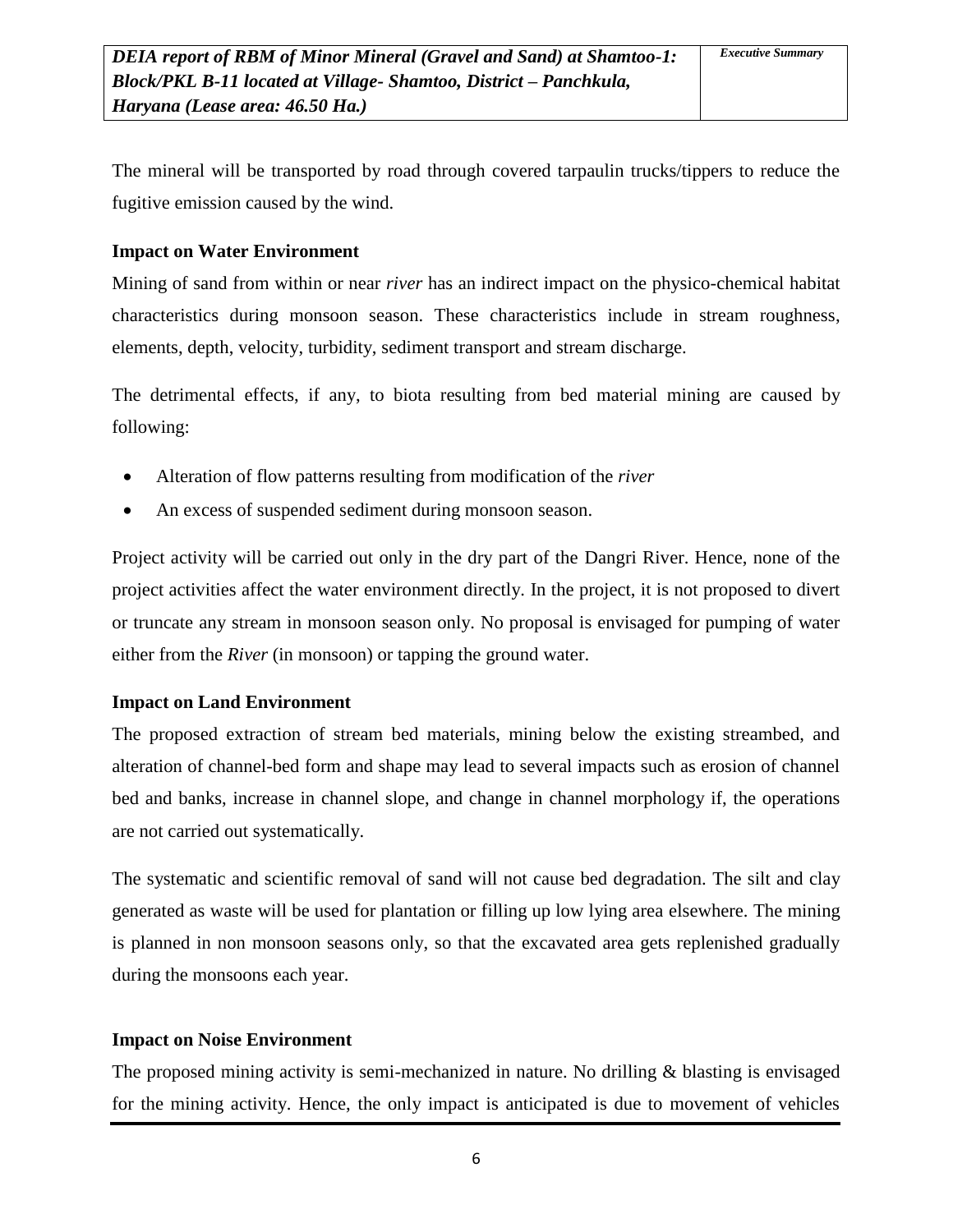deployed for transportation of minerals. The vehicles will be maintained in good running condition so that noise will be reduced to minimum possible level.

#### **Impact on Biological Environment**

As the proposed mining will be carried out in a scientific manner, not much significant impact is anticipated. No mining will be carried out during the monsoon season to minimize impact on aquatic life which is mainly breeding season for many of the species. The mining site has no vegetation, no clearance of vegetation will be done. Haul roads will be sprinkled with water which would reduce the dust emission, thus avoiding damage to the crops.

### **Impact on Socio Economic Environment**

The impact of mining activity in the area is positive on the socio-economic environment of the region. Sand mining will be providing employment to local people whenever there is requirement of manpower.

| S.No.            | <b>Description of Parameters</b> | <b>Schedule of Monitoring</b>                                   |  |
|------------------|----------------------------------|-----------------------------------------------------------------|--|
| $\mathbf{1}$     | Air Quality                      | 24 hourly samples twice a week in each season<br>except monsoon |  |
|                  |                                  |                                                                 |  |
| 2                | <b>Water Quality (Surface)</b>   | Once a season for 4 seasons in a year                           |  |
|                  | &Groundwater)                    |                                                                 |  |
| 3                | Soil Quality                     | Once in a year in project area                                  |  |
| $\boldsymbol{4}$ | Noise Level                      | Twice a year for first two years & then once a                  |  |
|                  |                                  | year                                                            |  |
| 5                | Socio-economic Condition         | Once in 3 years                                                 |  |
| 6                | <b>Plantation Monitoring</b>     | Once in a season                                                |  |

### **POST PROJECT ENVIRONMENTAL MONITORING**

# **ADDITIONAL STUDIES**

#### **Public Hearing**

Public hearing is yet to be conducted.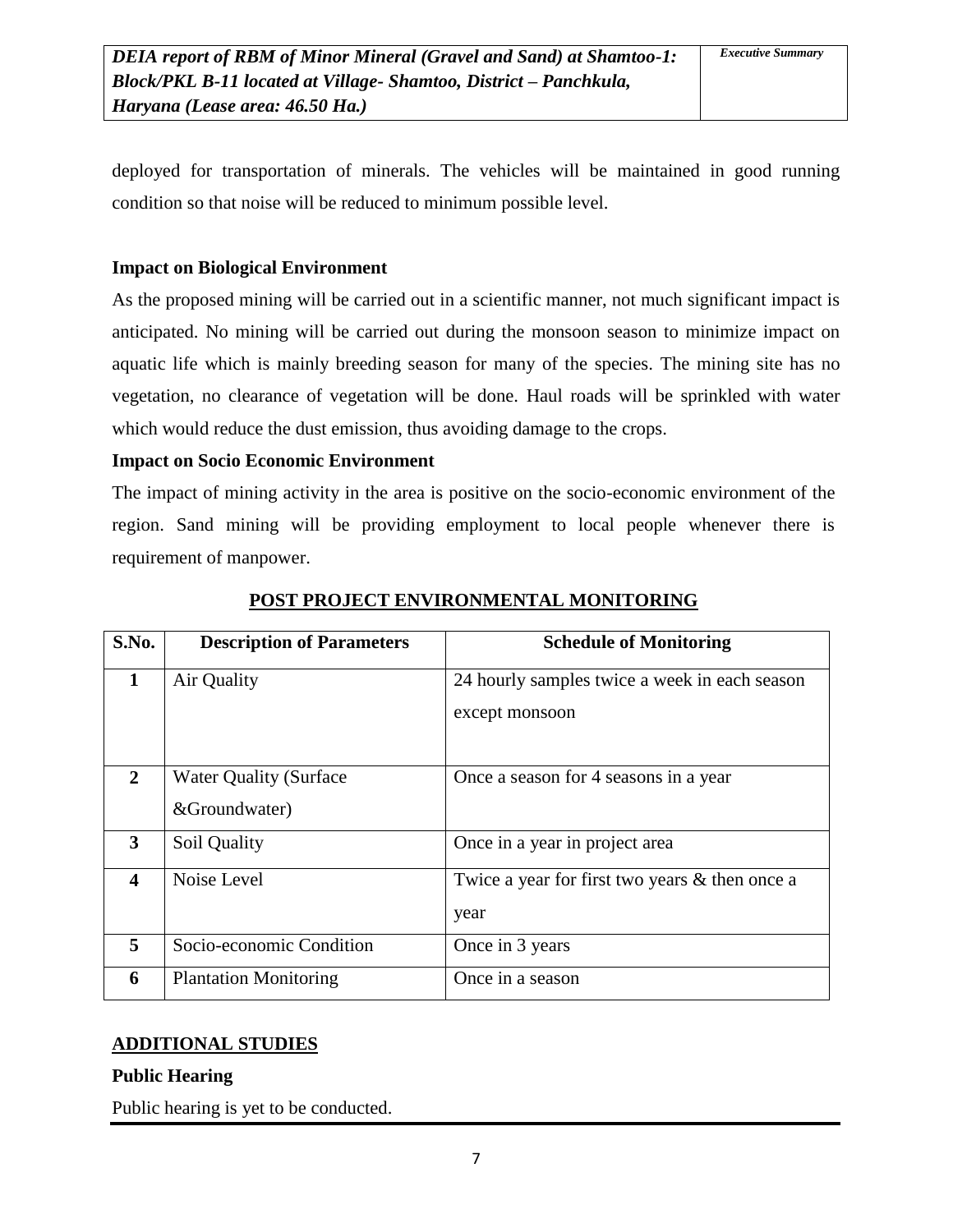# **Risk Assessment**

The complete mining operation will be carried out under the management control and direction of a qualified mine manager holding. The DGMS have been regularly issuing standing orders, model standing orders and circulars to be followed by the mine management in case of disaster, if any. Moreover, mining staff will be sent to refresher courses from time to time to keep them alert.

### **Disaster Management Plan**

Emergency preparedness is an important aspect in the planning of Disaster Management. Personnel would be trained suitably and prepared mentally and physically in emergency response through carefully planned, simulated procedures. Similarly, the key personnel and essential personnel shall be trained in the operations.

### **PROJECT BENEFITS**

**Physical Benefits:** Road Transport, Market, Enhancement of green cover & Creation of community assets.

**Social Benefits:** Increase in Employment Potential, Contribution to the Exchequer, Increased Health related activities, Educational attainments & Strengthening of existing community facilities.

# **Environmental Benefits:**

- $\triangleright$  Controlling river channel and protection of banks.
- $\triangleright$  Reducing submergence of adjoining agricultural lands due to flooding.
- Reducing aggradation of *river* level.
- $\triangleright$  A check on illegal mining activity.

# **CORPORATE SOCIAL RESPONSIBILITY**

2% of capital cost of the project cost will be allotted for the Corporate Environmental Responsibility as per OM dated 1st May 2018. The following has been proposed considering the needs & demand of the people. **CER is 12.18 Lakhs/- .**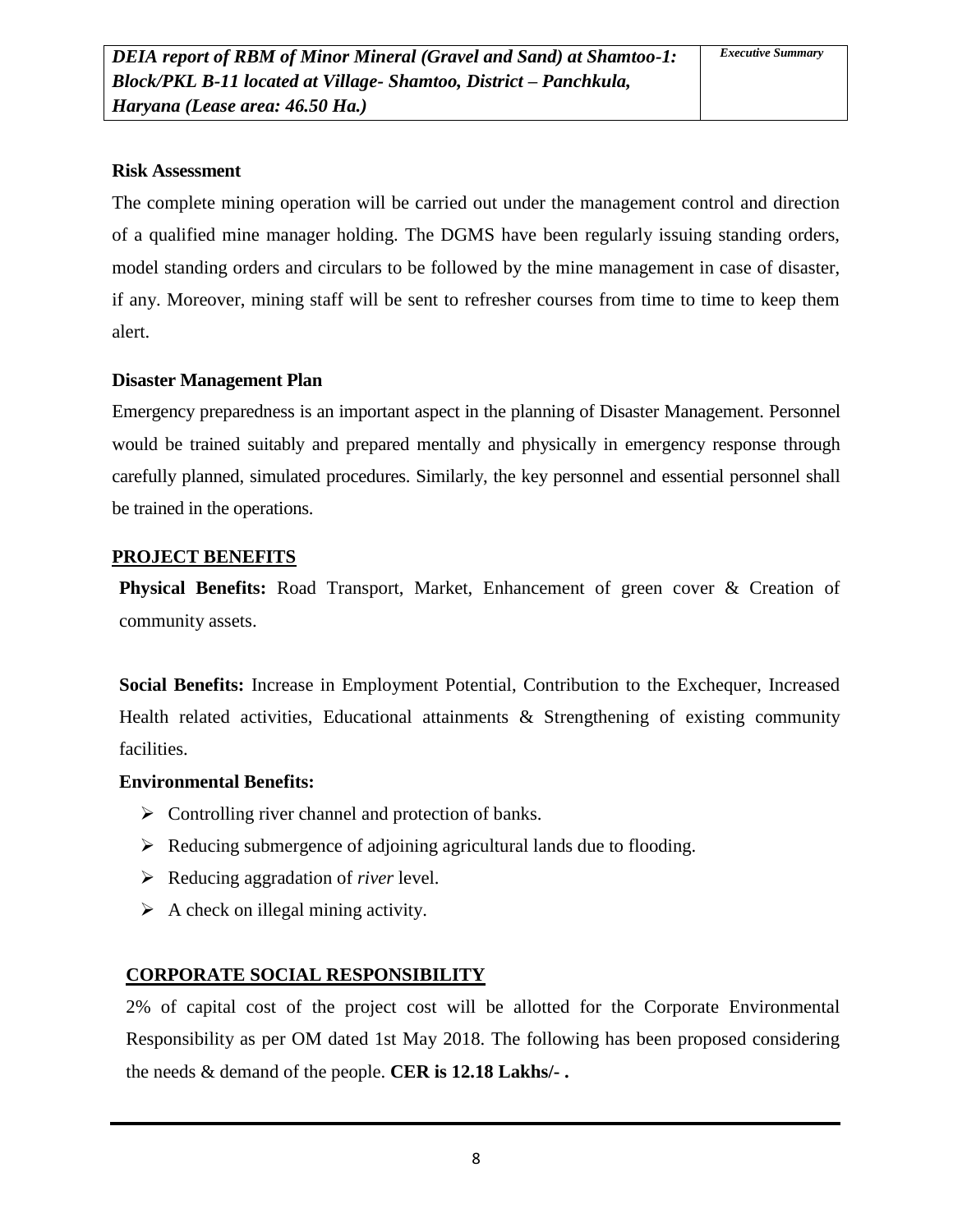| <b>SI. No.</b> | <b>Activity</b>                                                                            | <b>Capital Cost</b> (in Lakh.) |
|----------------|--------------------------------------------------------------------------------------------|--------------------------------|
|                | Health check-up camp will be organized for the local<br>community in the Gram Panchayat    | 4.0                            |
| $\mathbf{2}$   | Drinking water facility in nearby village                                                  | 3.0                            |
| 3              | Distribution of mask and sanitizer to the people of<br>Shamtoo village.                    | 1.18                           |
| 4              | Skill development program camps like computer<br>learning, sewing etc. in Shamtoo village. | 4.0                            |
|                | <b>TOTAL</b> (in life time)                                                                | 12.18 lakhs.                   |

# **ENVIRONMENTAL MANAGEMENT PLAN (EMP)**

- Extraction will be done from the bed leaving safety zone from bank.
- The maximum working depth will remain above ground water table of the area.
- Provide health facilities to the workers & surrounding people in the impact area to reduce the health impacts.
- Ensuring wildlife protection & arranging awareness campaigns for the same.
- Minimize activities that release fine sediment to the *river*.
- Effective mitigation measures will be adopted to minimize disturbance during transportation & handling of minerals
- Establishment of reclamation program with plantation of local/native & fast growing species
- Establishment of restoration plan during the closure of mine at the onset of monsoon season.
- Establishment of effective Disaster Management Plan to take timely precautionary measures to avoid effects of impending disasters.
- Establishment of effective Monitoring Program monitored by Environment Management Cell.